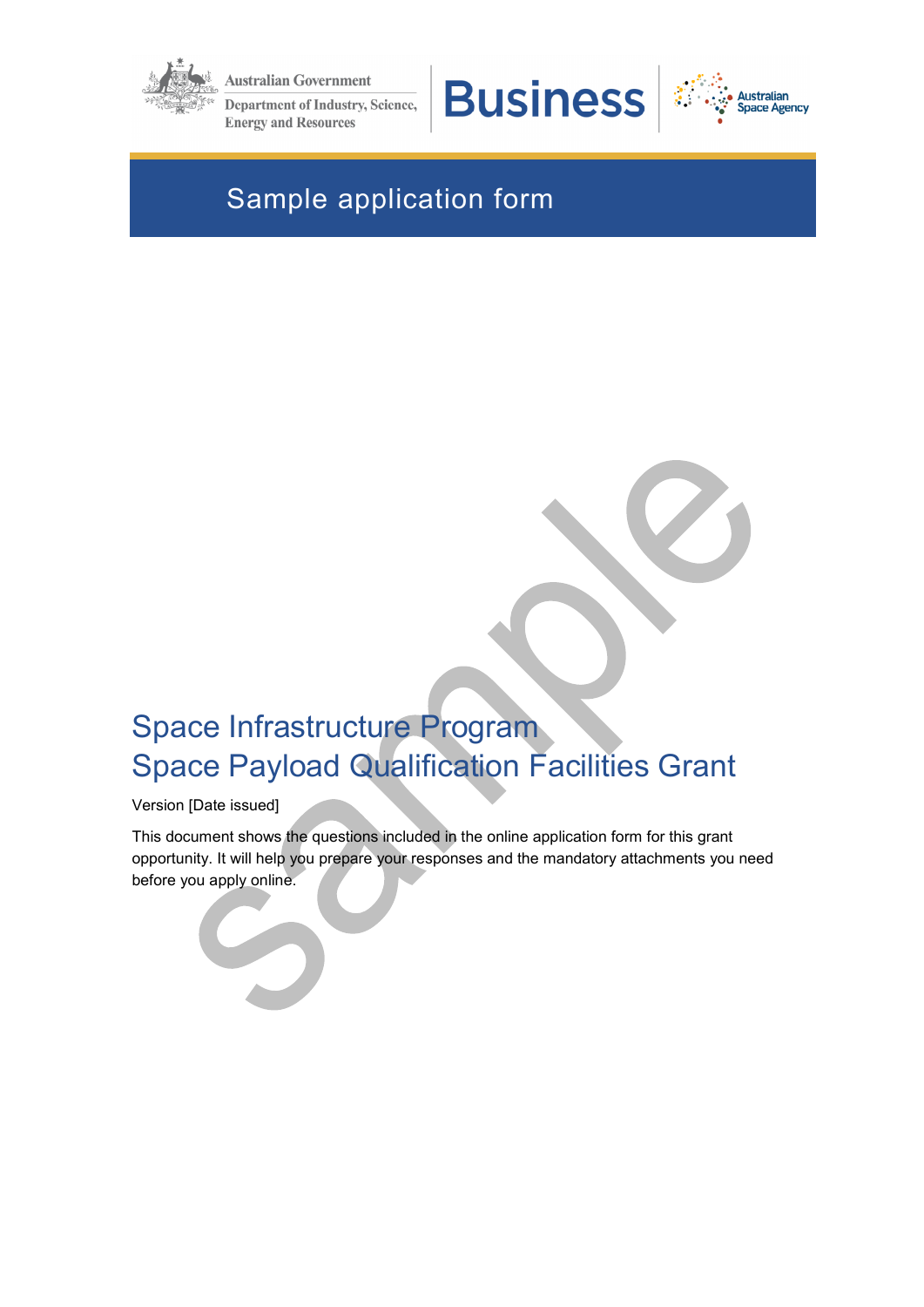# **Instructions**

The online form captures the information required by the department to assess and manage your application for services and funding.

The first page of the application page contains the following instructions.

### **Completing your application**

The application consists of separate pages as shown in the navigation menu on the left hand side of the portal page. You can navigate between pages using the menu or the buttons at the bottom of each page.

You must use the Save and Continue button to validate the information on each page. If you use the menu to navigate between pages, you will be prompted on the final page to go back and validate all of the information you have entered. A green tick indicates a validated page.

A red asterisk \* indicates a mandatory question. A warning message may appear if you have not completed all of the mandatory questions or if there is an issue with information you have entered.

You can save your changes at any time by using the Save button. To prevent you losing your work you should save often. The portal will time out after 30 minutes if you do not save. Typing or moving your mouse does not reset the time out.

### **Participants**

You may invite others to assist in completing your application via the application summary page. To do this:

- Select the Participants button
- Enter the details

An email will be sent to the participant inviting them to assist with your application.

## **Submitting your application**

You must complete every page of the application before you can submit.

You must also read and agree to the declaration which advises you of your responsibilities.

Check all your answers before you submit your application. After you submit, it will no longer be editable.

### **Internet browsers supported by the portal**

We recommend that you use the following browsers for optimum functionality:

- On Windows: The latest versions of Mozilla Firefox and Google Chrome
- On Mac: The latest versions of Safari and Google Chrome

## **Getting help**

If you require further assistance completing this form, [contact us](https://www.business.gov.au/contact-us) by email or web chat or on 13 28 46.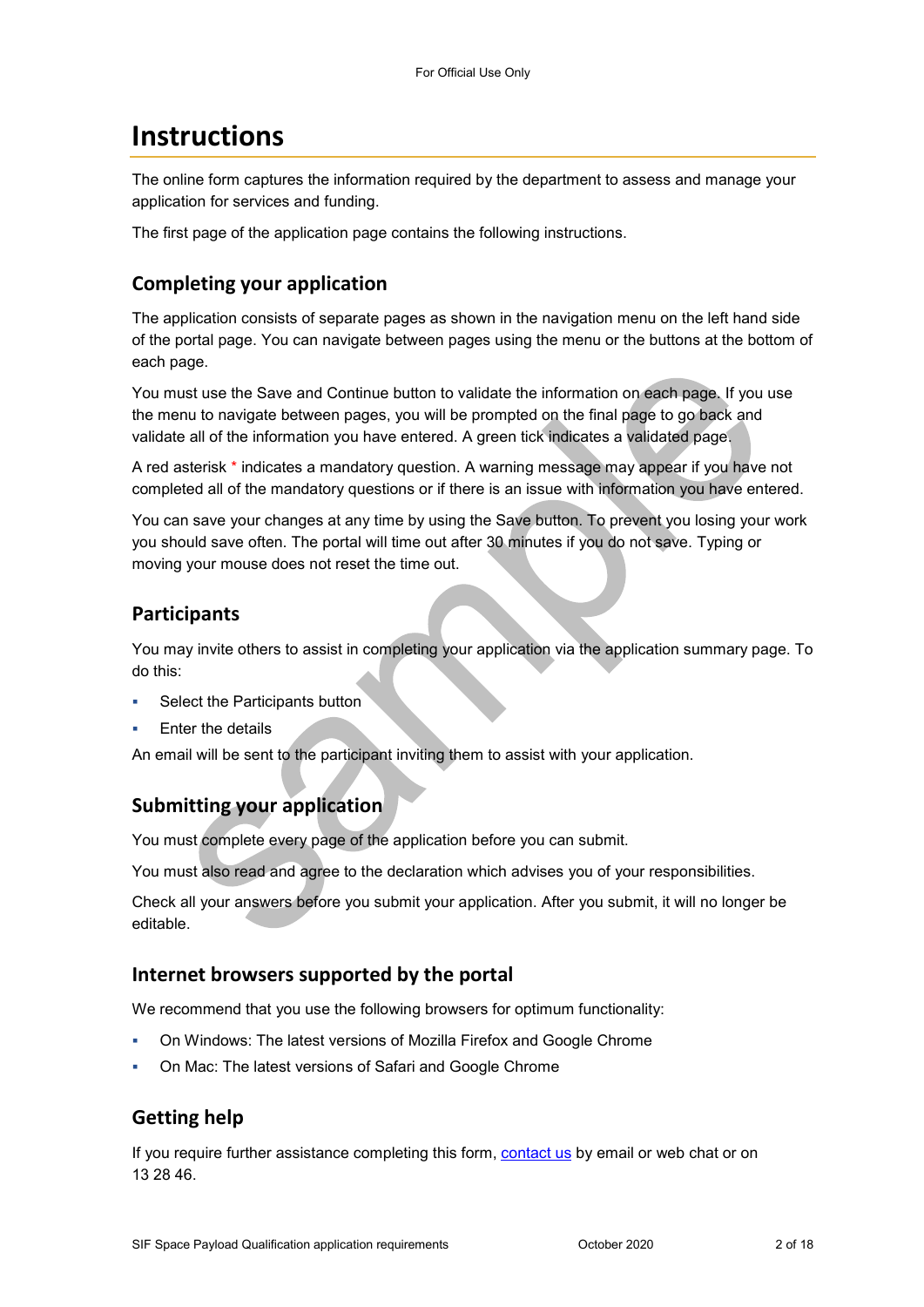# **A. Program selection**

Before you start your application, we need to first identify what type of entity is applying.

*Some programs we offer allow entities without an ABN to apply. The form is designed to accommodate these entities. However for this grant opportunity, an ABN is mandatory, If you do*  not have an ABN this grant opportunity will not appear in the program selection at the bottom of the *first page and you will not be able to continue.* 

If you are a trustee applying on behalf of a trust we will need details of both the trust and trustee.

Before you start you should have the following details ready if they are applicable to you.

- Australian Business Number (ABN)
	- or
- Australian Company Number (ACN)
- Indigenous Corporation Number
- Australian Registered Body Number
- Australian Registered Scheme Number
- Incorporated Association Registration
- Co-operative Registration Number
- Charity status
- Not for profit status

Where applicable, international organisations will need to provide

- country of registration
- registration number

If you do not have an ABN we will ask you why you do not have one. You should note the following.

*If you are entitled to an ABN and do not provide it to us, we will be required to withhold 47 per cent from any grant awarded. If you intend to apply for an ABN you should do so before starting your application as you cannot update these details in the application form. If you apply for an ABN after you start your application you will need to start again.* 

## **A.1. Program selection**

You must select from a drop-down menu the program that you are applying for.

- Field 1 select SIF Space Payload Qualification Facilities Grant
- Field 2 select SIF Space Payload Qualification Facilities Grant

*When you have selected the program, the following text will appear.* 

This grant opportunity will provide up to \$2.5 million to Australian Industry to improve space payload testing and qualification in Australia.

You should read the grant opportunity guidelines and sample grant agreements before filling out this application. We recommend you keep the guidelines open as you are completing your application so you can refer to them when providing your responses.

You may submit your application at any time up until 5.00pm AEDT on 21 January 2021. Please take account of time zone differences when submitting your application.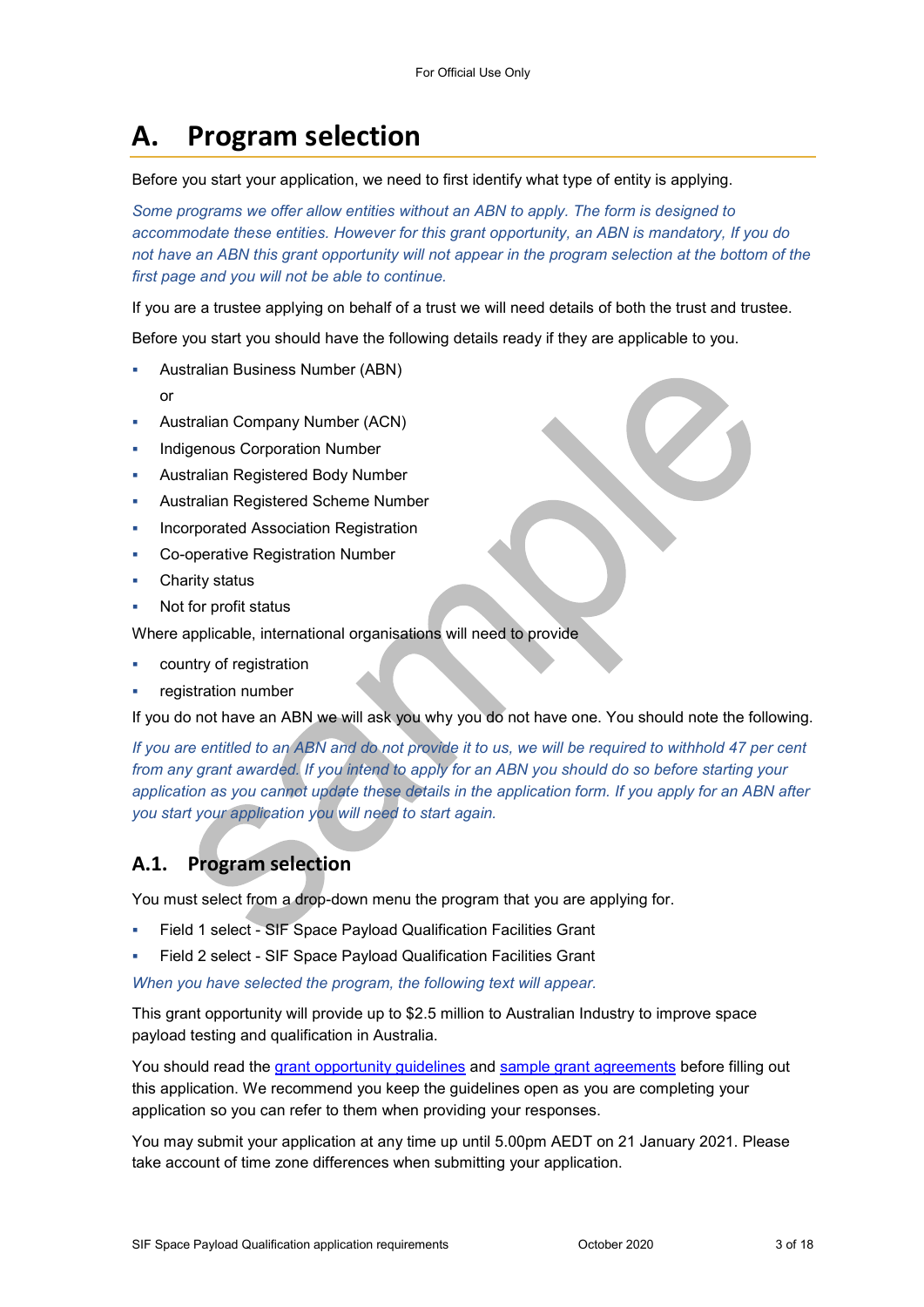To prevent you losing your work you should save often. The portal will time out after 30 minutes if you do not save. Typing or moving your mouse does not reset the time out.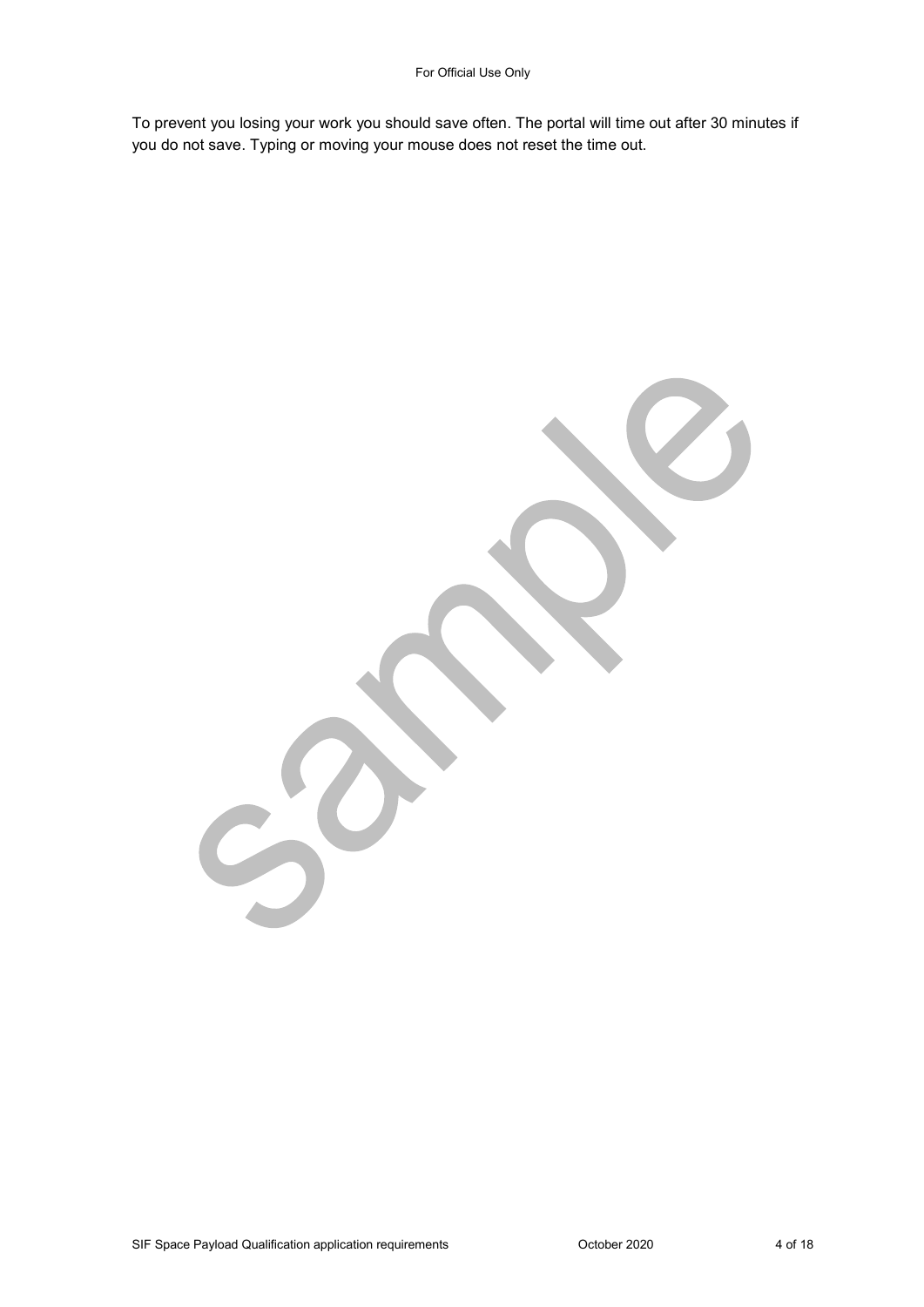# **B. Eligibility**

We will ask you the following questions to establish your eligibility for the Space Payload Qualification Facilities grant opportunity.

*Questions marked with an asterisk are mandatory.* 

- Select your entity type \*
	- **•** an entity incorporated in Australia and a trading corporation, where your trading activities
		- $\circ$  form a sufficiently significant proportion of the corporation's overall activities as to merit it being described as a trading corporation; or
		- $\circ$  are a substantial and not merely peripheral activity of the corporation
	- a publicly funded research organisation (PFRO) as defined in section **Error! Reference source not found.**

Joint applications are acceptable and encouraged, provided you have a lead organisation who is the main driver of the project and is eligible to apply. For further information on joint applications, refer to section **Error! Reference source not found.** of the guidelines.

#### *You must be an eligible entity to proceed. Refer to the guidelines.*

 can you provide evidence from your board (or chief executive officer or equivalent if there is no board) that the project is supported, and that you can complete the project and meet the costs of the project not covered by grant funding, and confirms you are a trading corporation? \*

*You must answer yes to proceed to next section.*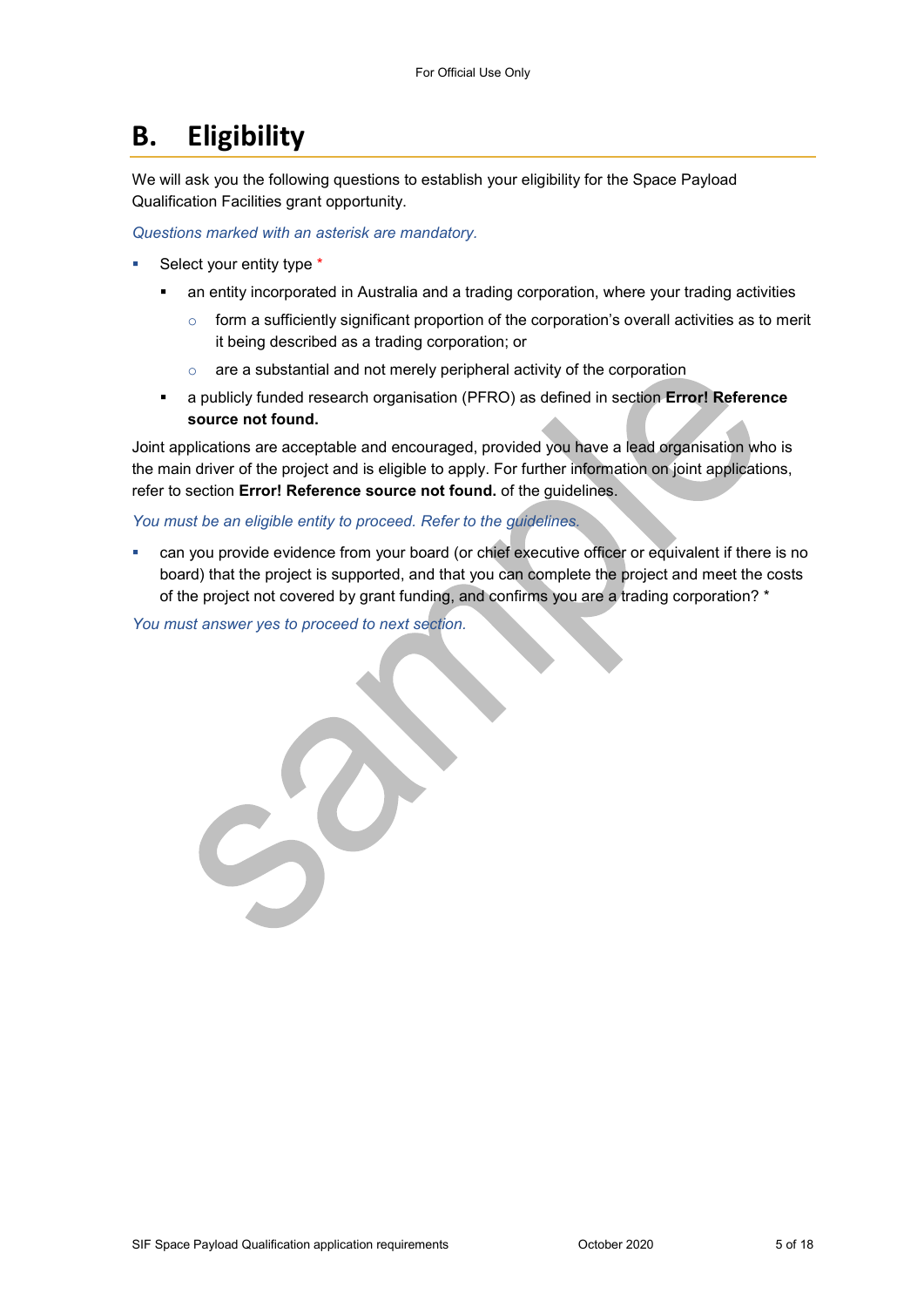# **C. Applicant address**

#### **C.1. Applicant street address**

#### You must provide your street address

*When you start typing the address in the field you can select the correct one from the drop down list that appears. If it is not there you can enter manually.* 

### **C.2. Applicant postal address**

You must provide your postal address

*When you start typing the address in the field you can select the correct one from the drop down list that appears. If it is not there you can enter manually.*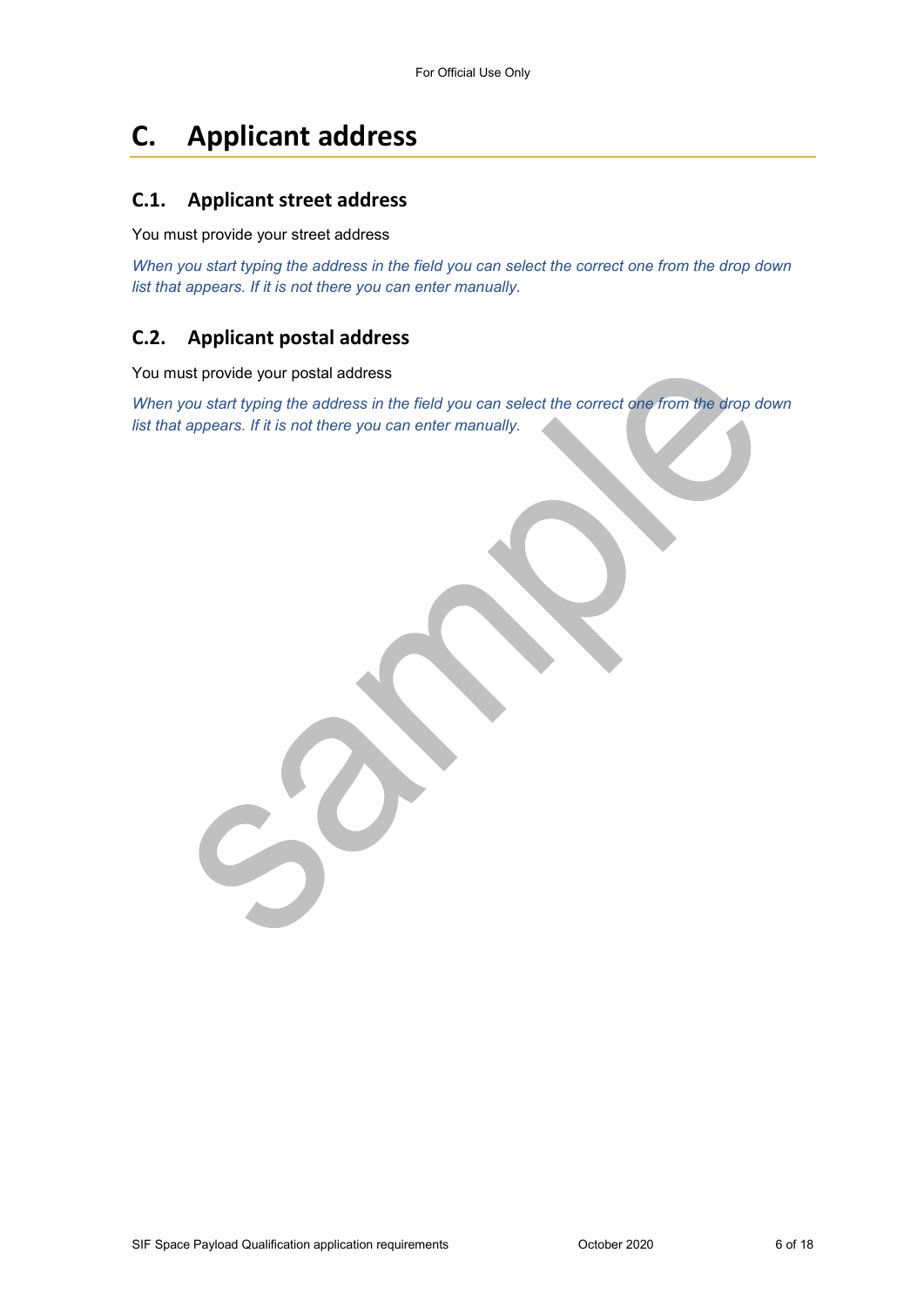## **D. Applicant financials**

#### **D.1. Latest Financial Year Figures**

- Has the applicant existed for a complete financial year?
- If no, enter the number of months completed in the financial year to date.

#### **D.2. Recent trading performance**

You must provide the following financial information about the applicant organisation.

*We collect the following data from all applicants across all grant programs. We use this data to better understand your organisation and to help us develop better policies and programs.*

*All amounts must show a whole dollar value e.g. \$1 million should be presented as \$1,000,000. The turnover value must be that of the entity that is making the grant application (the 'applicant'), regardless of whether the entity belongs to a consolidated group for tax purposes.* 

*These fields are mandatory and entering \$0 is acceptable if applicable for your organisation.* 

Sales Revenue (Turnover)

*Total revenue from the sale of goods and services, as reported in your organisation's Business Activity Statements (BAS).* 

Export revenue

*Total revenue from export sales, as reported in your organisation's BAS.* 

R&D expenditure

*Expenditure on research and development, i.e. creative work undertaken on a systematic basis in order to increase the stock of knowledge, including knowledge of man, culture and society, and the use of this stock of knowledge to devise new applications.* 

Taxable income

*Taxable income or loss as per the applicant's Business Income Company Tax Return form.* 

Number of employees (headcount)

*Number of individuals who are entitled to paid leave (sick and holiday), or generate income from managing the business. This should include working proprietors and salaried directors.* 

Number of independent contractors (headcount)

*Number of individuals engaged by the business under a commercial contract (rather than an employment contract) to provide employee-like services on site.*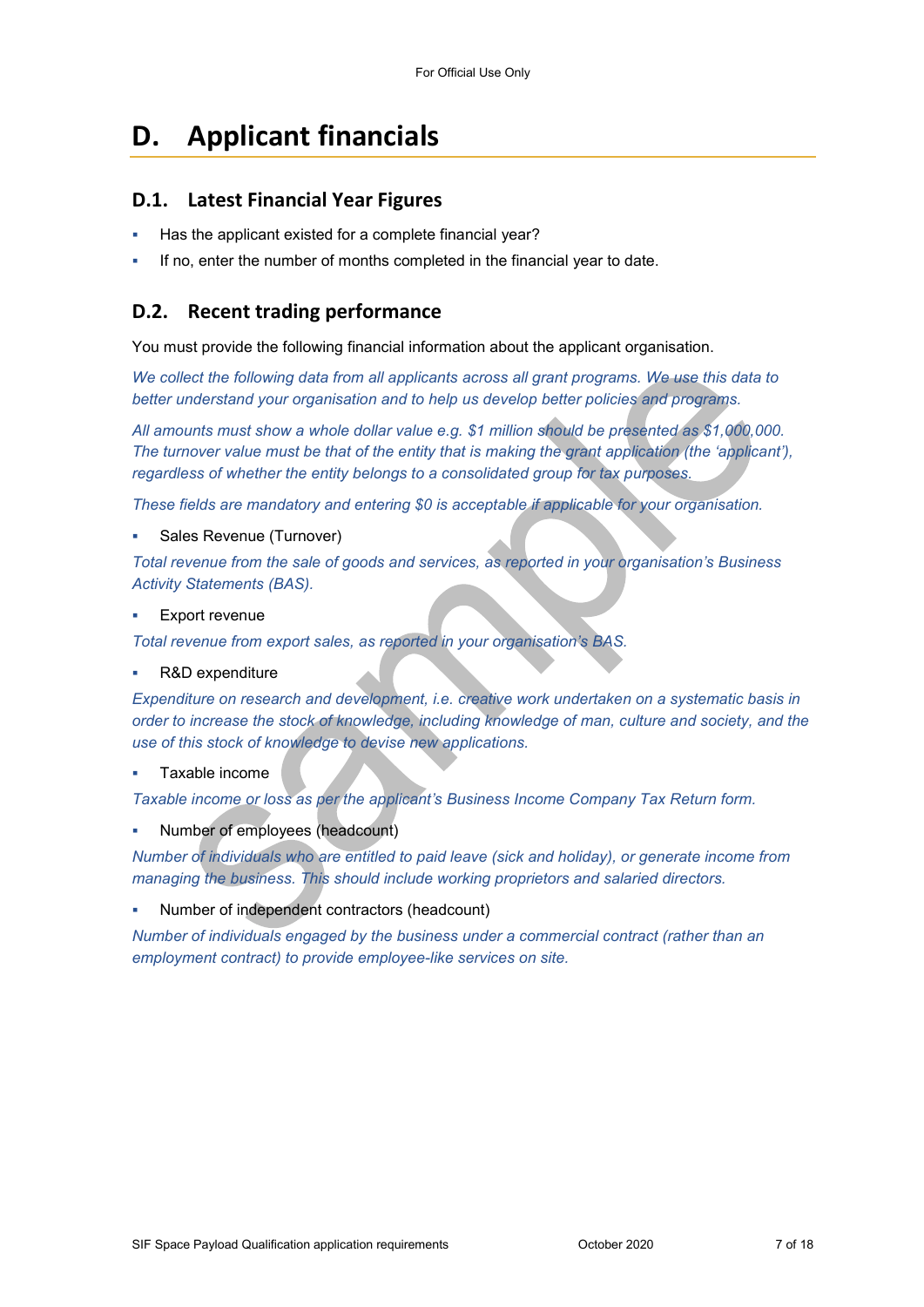# **E. Project information**

On this page you must provide the detailed information about your proposed project.

*If your application is successful, we will publish some grant details on GrantConnect and other government publications. Published details include:* 

- *name of the grant recipient*
- *a project title*
- *a brief project description and its intended outcome*
- *amount of grant funding awarded.*

Project title and description Provide a project title.

*Your response is limited to 75 characters including spaces and does not support formatting.* 

Provide a brief project description.

*Your response is limited to 750 characters including spaces and does not support formatting.* 

*Ensure your project description focuses on your project's key activities and outcomes. Outline what it is you are going to do and how it will benefit your organisation.* 

## **E.1. Detailed project description and key activities**

*This information will be included in your grant agreement if your application is successful.* 

Provide a detailed description of your project including the project scope and key activities.

*Your response is limited to 5000 characters including spaces and does not support formatting.* 

You must also provide a project plan which you should attach later in your application. Refer to the grant opportunity guidelines for the requirements of the project plan.

## **E.2. Project outcomes**

*This information will be included in your grant agreement if your application is successful.* 

Provide a summary of the expected project outcomes.

*Your response is limited to 5000 characters including spaces and does not support formatting.* 

## **E.3. Project duration**

*Your project must be completed by 30 April 2022* 

- Estimated project start date
- Estimated project end date
- Estimated project length (in months)

*The project length will be calculated by the start and end dates you enter.* 

### **E.4. Project milestones**

You must breakdown your project into milestones. You should include the key activities occurring at each milestone. The start date of milestone 1 is the expected project start date. The end date of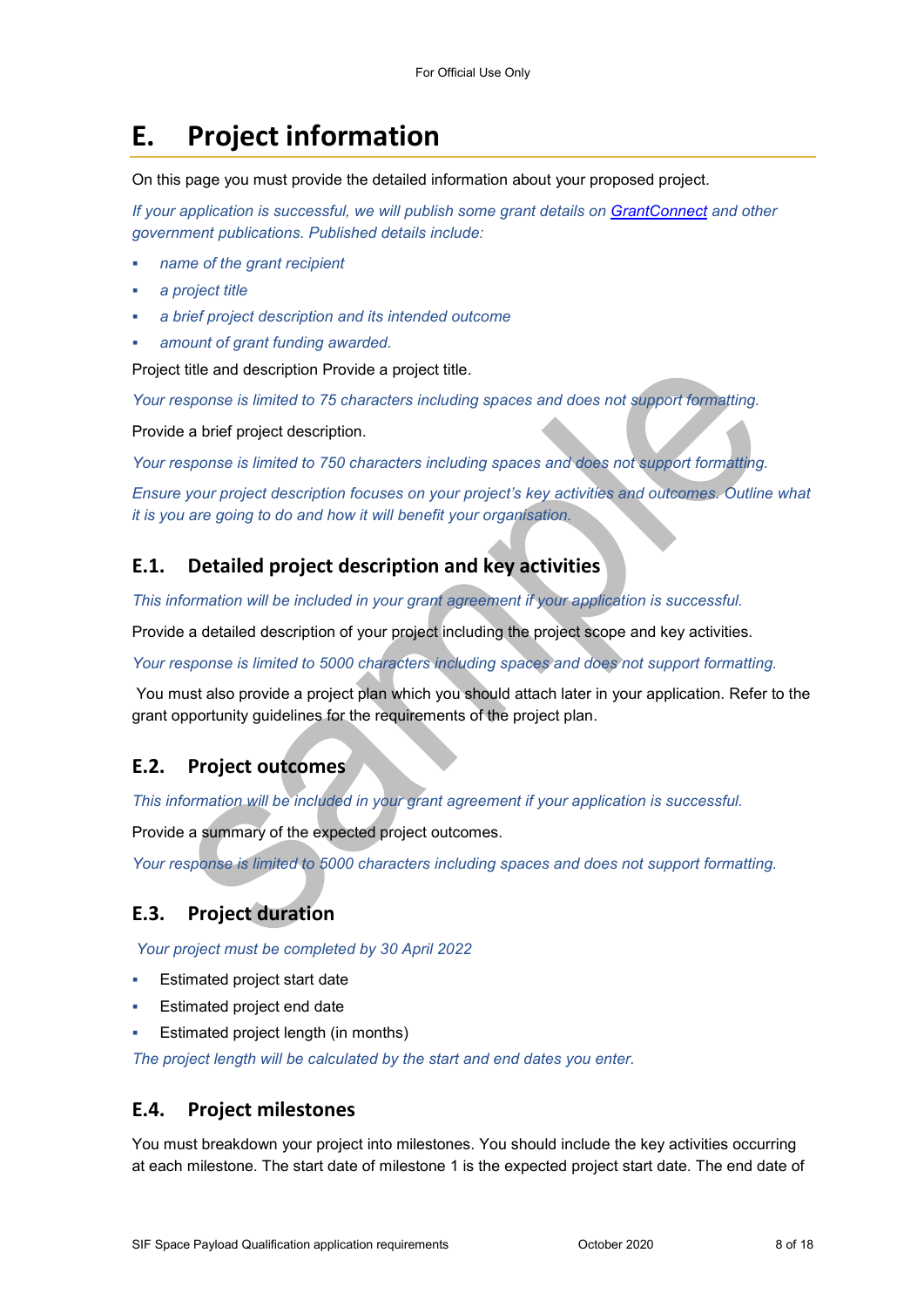your last milestone activity will be the project end date. You will be required to complete the following fields. You can add 10 milestones.

Milestone title

*Your response is limited to 100 characters including spaces and does not support formatting.* 

**Description** 

*Your response is limited to 750 characters including spaces and does not support formatting.* 

- Estimated start date
- Estimated end date

#### **E.5. Project location**

You must provide the address where your project will be undertaken and the estimated percentage of project value expected to be undertaken at that site. If you have multiple sites you must add the address of each site.

*A project site must be a street address. Do not provide a postal address, institution or building name.* 

- Project site address
- Estimated percentage of project value expected to be undertaken at site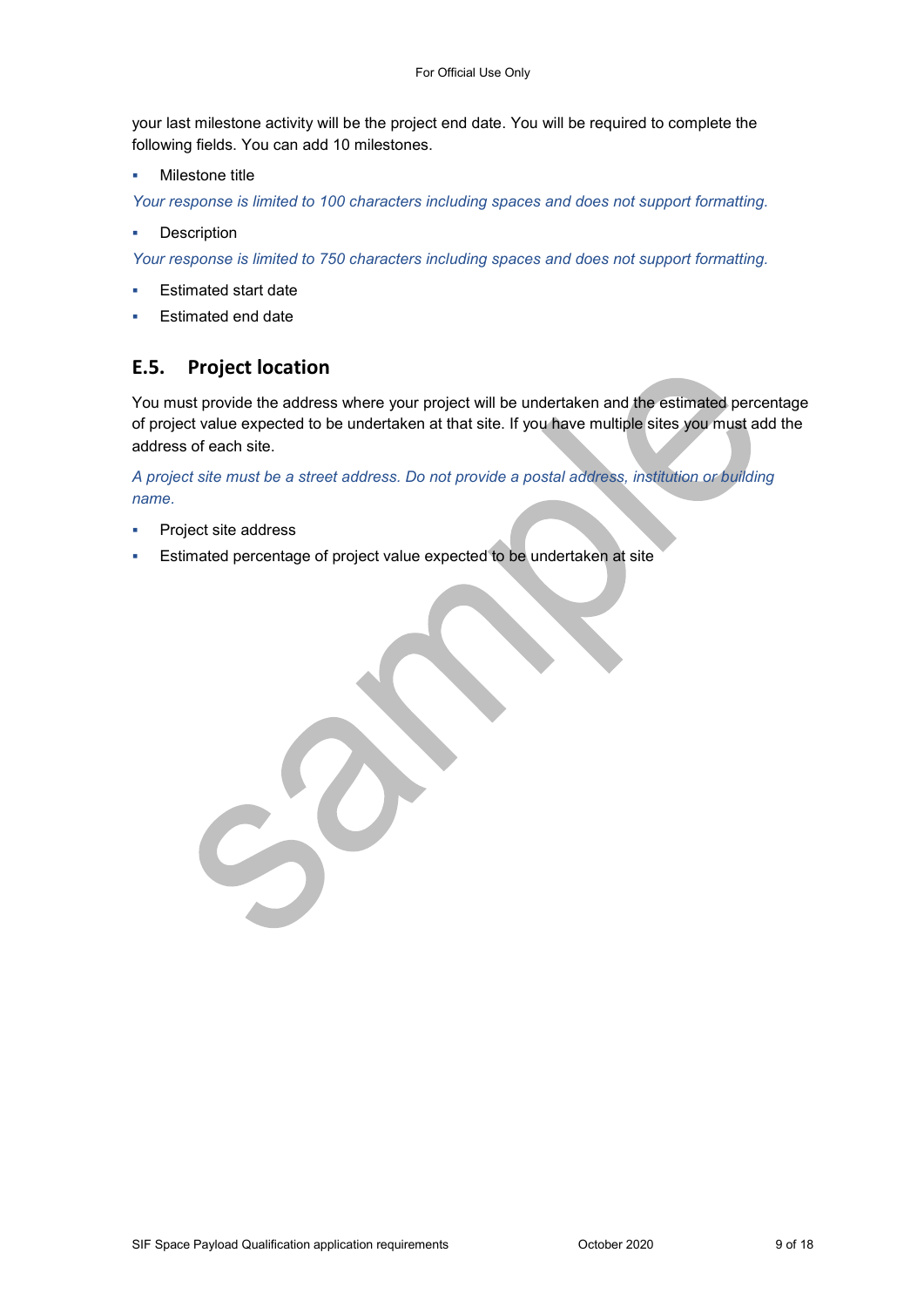# **F. Project budget**

#### **F.1. Project budget summary**

You must provide a summary of your eligible project costs over the life of the project in a table as shown below.

*If you are registered for GST, enter the GST exclusive amount. If you are not registered for GST, enter the GST inclusive amount. We only provide grant funding based on eligible expenditure. Refer to the guidelines for guidance on eligible expenditure.* 

The maximum grant amount for this grant opportunity is \$2.5 Million.

The grant amount will be up to 75 per cent of eligible project expenditure (grant percentage), i.e. you must contribute a minimum of 25 per cent. Your contribution must be cash.

You are responsible for any remaining eligible project expenditure, which we consider your contribution.

| You will also be required to attach a detailed project budget later in the application form on the |  |  |  |
|----------------------------------------------------------------------------------------------------|--|--|--|
| template provided on business.gov.au.                                                              |  |  |  |
|                                                                                                    |  |  |  |

| Type of expenditure | <b>Head of expenditure</b>                                  | <b>Financial Year</b> | Cost |
|---------------------|-------------------------------------------------------------|-----------------------|------|
| Project expenditure |                                                             |                       | \$   |
|                     | Labour and on costs                                         |                       | \$   |
|                     |                                                             | 20xx/xx               | \$   |
|                     |                                                             | $20$ xx/xx            | \$   |
|                     |                                                             | $20$ xx/xx            | \$   |
|                     | Contract                                                    |                       | \$   |
|                     |                                                             | 20xx/xx               | \$   |
|                     |                                                             | 20xx/xx               | \$   |
|                     |                                                             | $20$ xx/xx            | \$   |
|                     | Capital expenditure,<br>including building<br>modifications |                       | \$   |
|                     |                                                             | $20$ xx/xx            | \$   |
|                     |                                                             | 20xx/xx               | \$   |
|                     |                                                             | $20$ xx/xx            | \$   |
|                     | Installation and<br>commissioning costs                     |                       | \$   |
|                     |                                                             | $20$ xx/xx            | \$   |
|                     |                                                             | 20xx/xx               | \$   |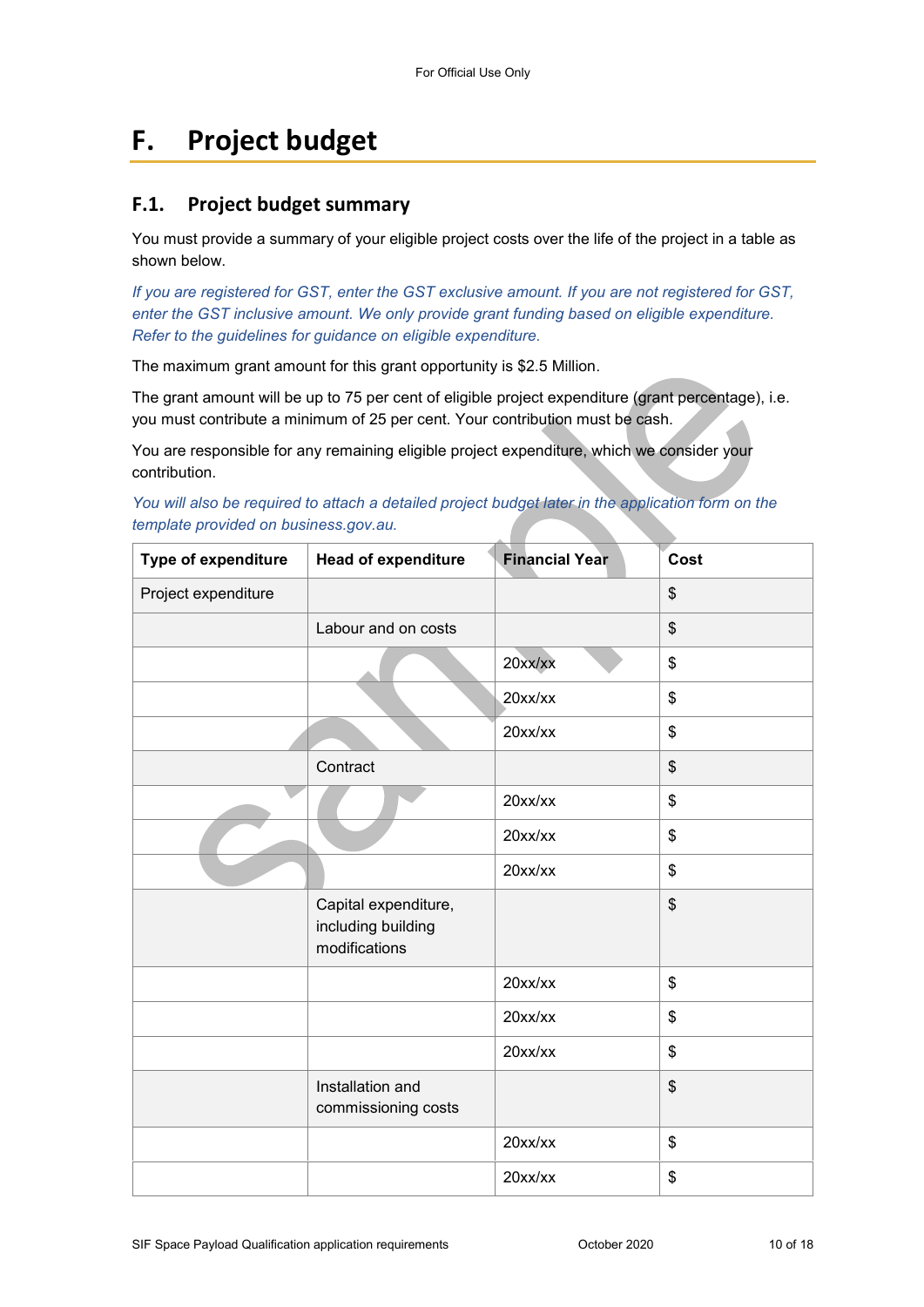| Type of expenditure | <b>Head of expenditure</b>   | <b>Financial Year</b> | Cost                                      |
|---------------------|------------------------------|-----------------------|-------------------------------------------|
|                     |                              | $20$ xx/xx            | \$                                        |
|                     | Training                     |                       | \$                                        |
|                     |                              | 20xx/xx               | \$                                        |
|                     |                              | $20$ xx/xx            | \$                                        |
|                     |                              | $20$ xx/xx            | \$                                        |
|                     | Travel                       |                       | $\,$                                      |
|                     |                              | 20xx/xx               | \$                                        |
|                     |                              | $20$ xx/xx            | $\sqrt[6]{\frac{1}{2}}$                   |
|                     |                              | $20$ xx/xx            | $\sqrt[6]{\frac{1}{2}}$                   |
|                     | Marketing,<br>communications |                       | $\frac{1}{2}$                             |
|                     |                              | $20$ xx/xx            | \$                                        |
|                     |                              | $20$ xx/xx            | \$                                        |
|                     |                              | 20xx/xx               | \$                                        |
|                     | Audit                        |                       | $\,$                                      |
|                     |                              | 20xx/xx               | \$                                        |
|                     |                              | $20$ xx/xx            | \$                                        |
|                     |                              | $20$ xx/xx            | \$                                        |
|                     | Other                        |                       | $\,$                                      |
|                     |                              | 20xx/xx               | \$                                        |
|                     |                              | 20xx/xx               | \$                                        |
|                     |                              | 20xx/xx               | $\, \, \raisebox{12pt}{$\scriptstyle \$}$ |
| Total               |                              |                       |                                           |

#### **Grant funding requested**

You will be asked to enter the amount of grant funding you are requesting. Validations will limit your request to be within the grant opportunity guidelines.

### **F.2. Source of funding**

In this section you must provide details of how you will fund the project, other than the grant funding sought.

*Where you have project partners or collaborators, their contribution will be recorded later in the application.*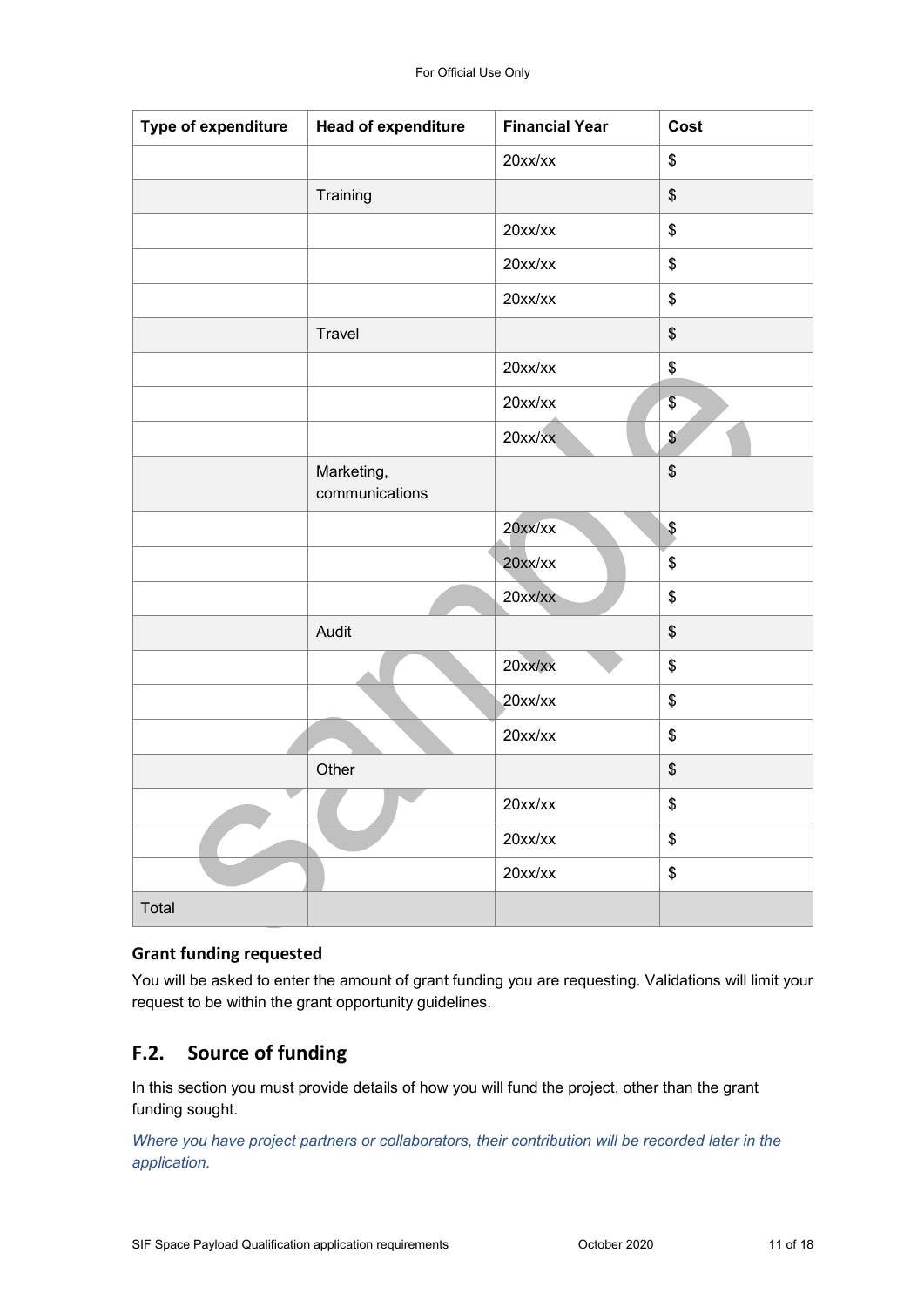*The total of all sources of funding plus your grant, should be equal to your total project expenditure in the section above.* 

*Your own contribution to the project is also considered a 'source of funding' and must be provided.* 

You will need to provide the following information for all other sources of funding

- Name of contributor
- Type of contributor

*Contributors are divided into the following types* 

- o *Your contribution*
- o *Other non-Commonwealth government grants*
- o *Other non-government contribution*
- Value of contribution
- Date due of contribution
- **Description**

*You may need to provide details around whether your contribution is sourced from bank loans, equity or cash flow etc.* 

*Where you are receiving other government funding you will need to provide details.*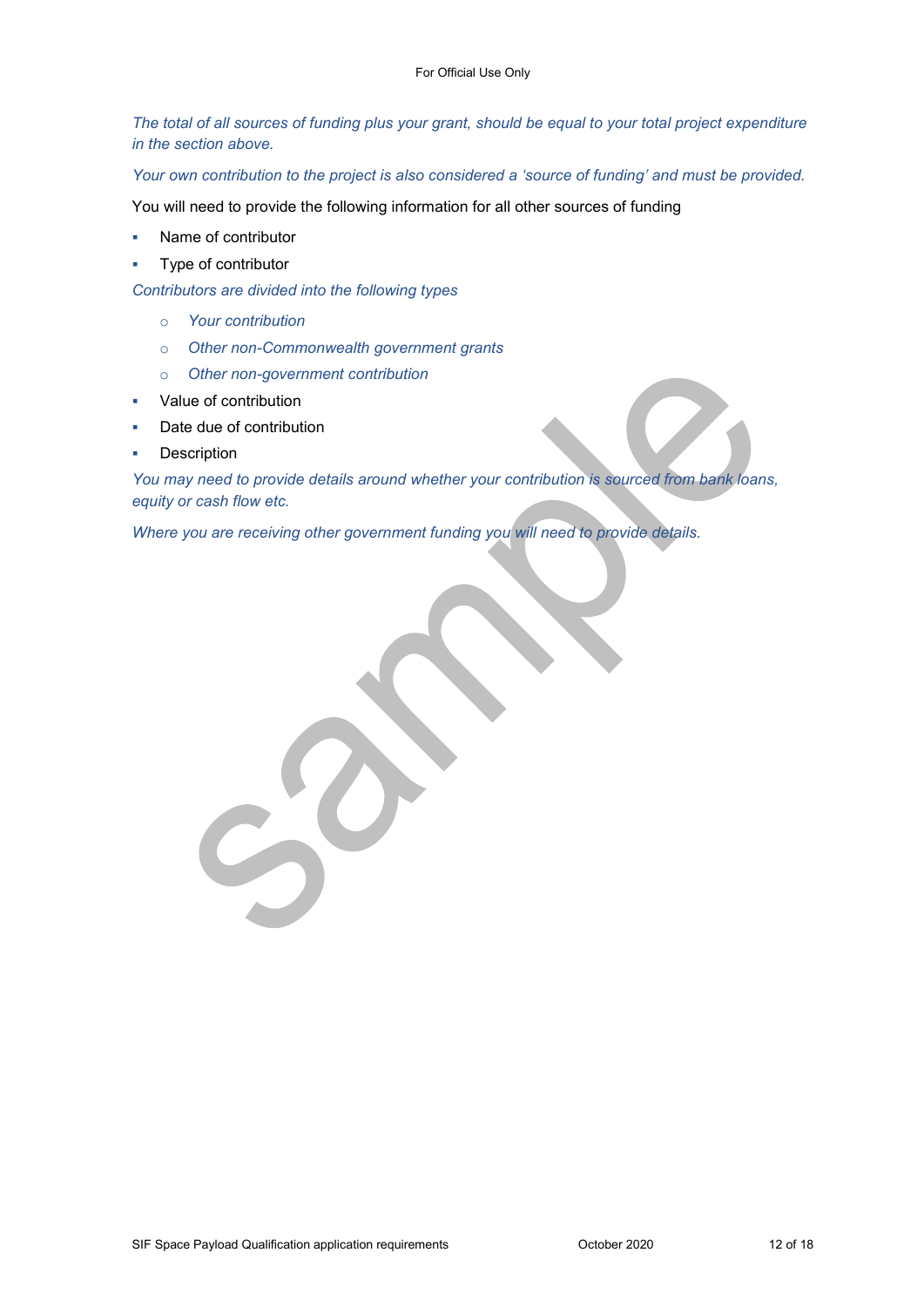# **G. Assessment criteria**

We will assess your application based on the weighting given to each criterion and against the indicators listed beneath each criterion. We will only consider funding applications that score at least 50 per cent against each criterion as these represent best value for money.

*The amount of detail and supporting evidence you provide should be commensurate with the project size, complexity and grant amount requested. You should define, quantify and provide evidence to support your answers.* 

To support you responses you must include mandatory attachments later in the application.

## **G.1. Assessment criterion 1 (40 points)**

*Your response is limited to 5000 characters including spaces and does not support formatting.* 

#### **How your project will improve space payload qualification in Australia.**

Describe your approach to improving Australian space payload qualification and provide information that demonstrates how your project will:

- a. increase niche and/or unique Level 2 or 3 qualification capacity and capability in Australia
- b. provide access and availability of niche and/or unique Level 2 and/or Level 3 qualification capability for the Australian and international space sector
- c. complement and coordinate with existing space payload qualification facilities in Australia.

## **G.2. Assessment criterion 2 (30 points)**

*Your response is limited to 5000 characters including spaces and does not support formatting.* 

#### **Your capacity, capability and resources to deliver the project**

You should demonstrate this by describing:

- a. your track record in managing similar projects, including your access to relevant skills, experience, networks, infrastructure, technology and intellectual property
- b. your project plan, including your plan to:
	- **EXECT** manage the project including scope, implementation methodology and timeframes
	- mitigate cyber security and national security risks, including potential for foreign interference, in the establishment and on-going operations of the centre
	- secure required regulatory or other approvals
- c. how your project meets international best practice for testing and/or qualification, including alignment with relevant standards or accreditations that may be achieved in the future
- d. your ability to meet the future needs of the space industry and provide financially sustainable space qualification services beyond the period of project funding.

#### **You must make a strong case that you can effectively manage national security risk to be awarded funding**.

You must attach a project plan and budget to your application. A template is available on business.gov.au and GrantConnect.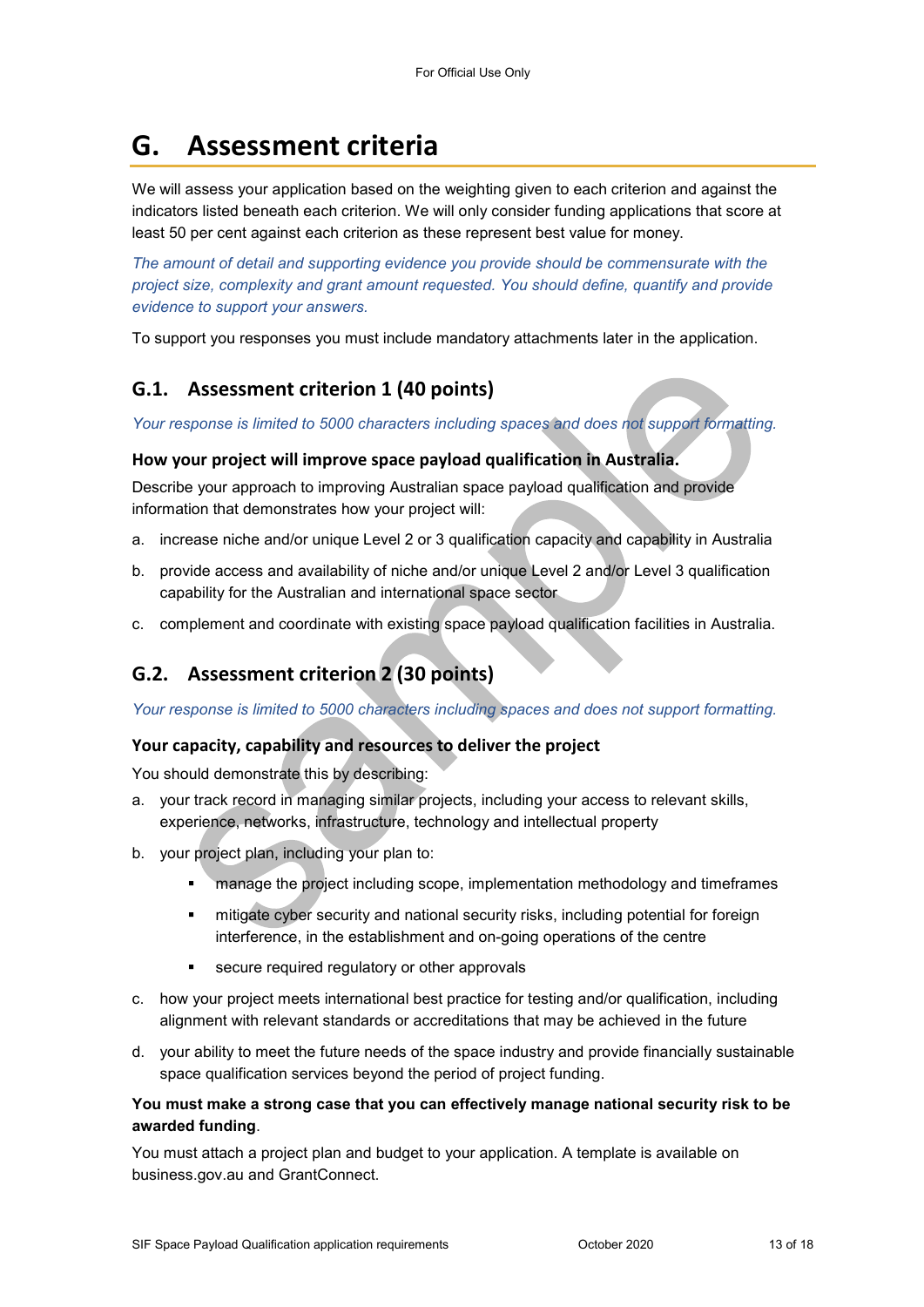### **G.3. Assessment criterion 3 (30 points)**

*Your response is limited to 5000 characters including spaces and does not support formatting.* 

#### **The impact of grant funding**

You should demonstrate this by describing:

- a. the need/demand and industry support for your project which could include, but not limited to, letters of support from the Australian or international space sector
- b. your need for funding and the value of the funding to your organisation
- c. the broader national value of your project, how it will benefit Australian space value chains, including spill over effects into other industry sectors, support for SMEs, growth of the economy and/or employment growth
- d. any additional investment your project will leverage.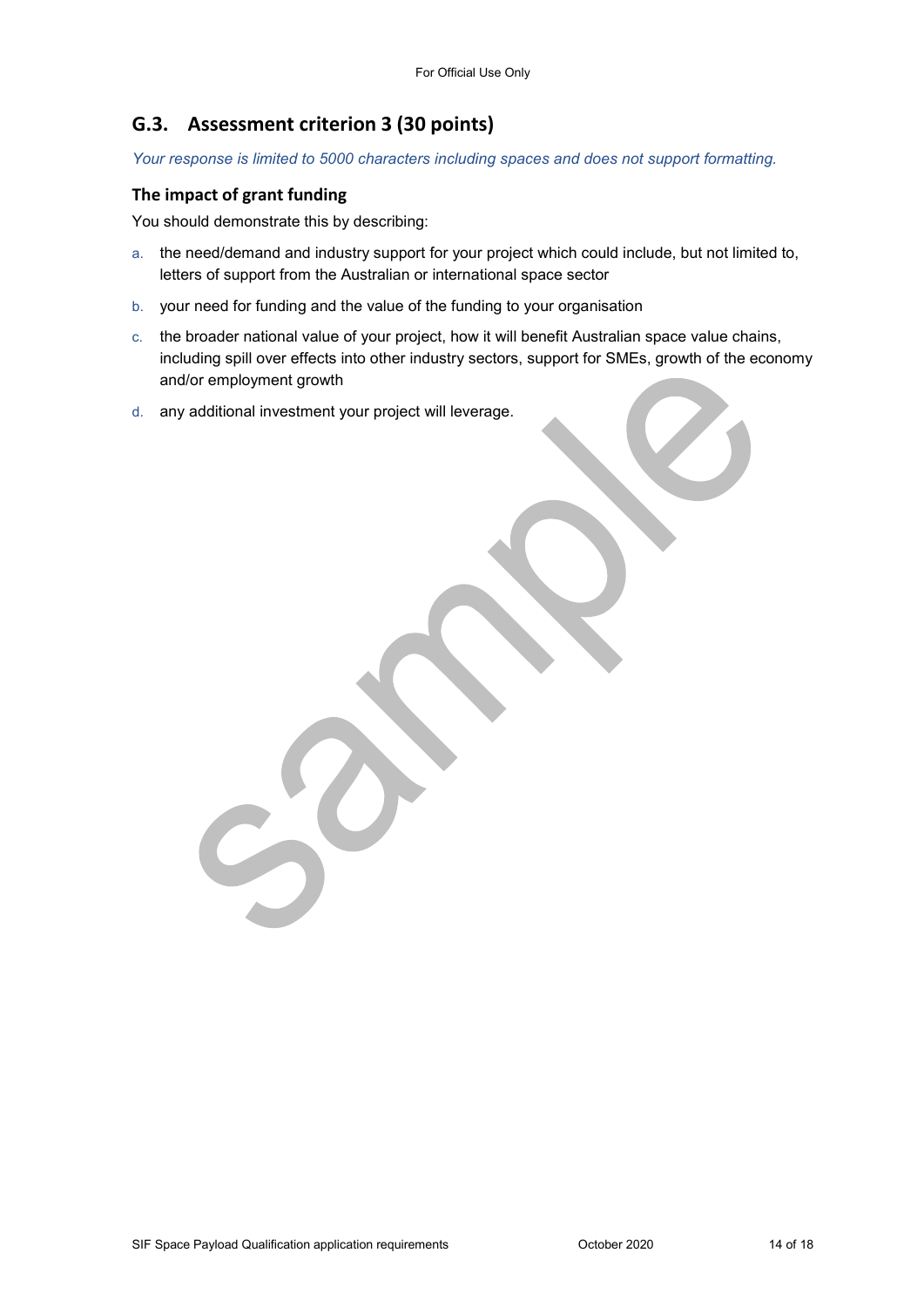# **H. Project partners and/or Collaborators**

You must provide details about your project partners and/or collaborators.

*For details about project partner and/or collaborators contributions refer to the grant opportunity guidelines.* 

You must provide

- Australian Business Number (ABN)
- Other registration number where applicable
- Business address
- Postal address
- Contact details
- Project partner letter of support attached

# **I. Application finalisation**

You must answer the following questions and add any supporting documentation required.

### **I.1. Conflict of interest**

Do you have any perceived or existing conflicts of interest to declare?

*Refer to the grant opportunity guidelines for further information on your conflict of interest responsibilities.* 

If yes, describe the perceived or existing conflicts of interest and how you anticipate managing them.

*Your response is limited to 750 characters including spaces and does not support formatting.* 

#### **I.2. Program feedback**

How did you hear about the grant opportunity?

*You may select from a drop-down menu.* 

### **I.3. Supporting documentation**

You must attach the following supporting documentation.

You must provide the following documents with your application:

project plan

*You must attach a project plan setting out how you will implement the project including timeframes, mitigation of risks and how you will secure required approvals. Please use the template available on www.business.gov.au and GrantConnect.* 

*Files must be smaller than 2.0 MB, and be one of the following types: doc, docx, rtf, pdf, xls, xlsx, csv, jpg, jpeg, png, gif.*

project budget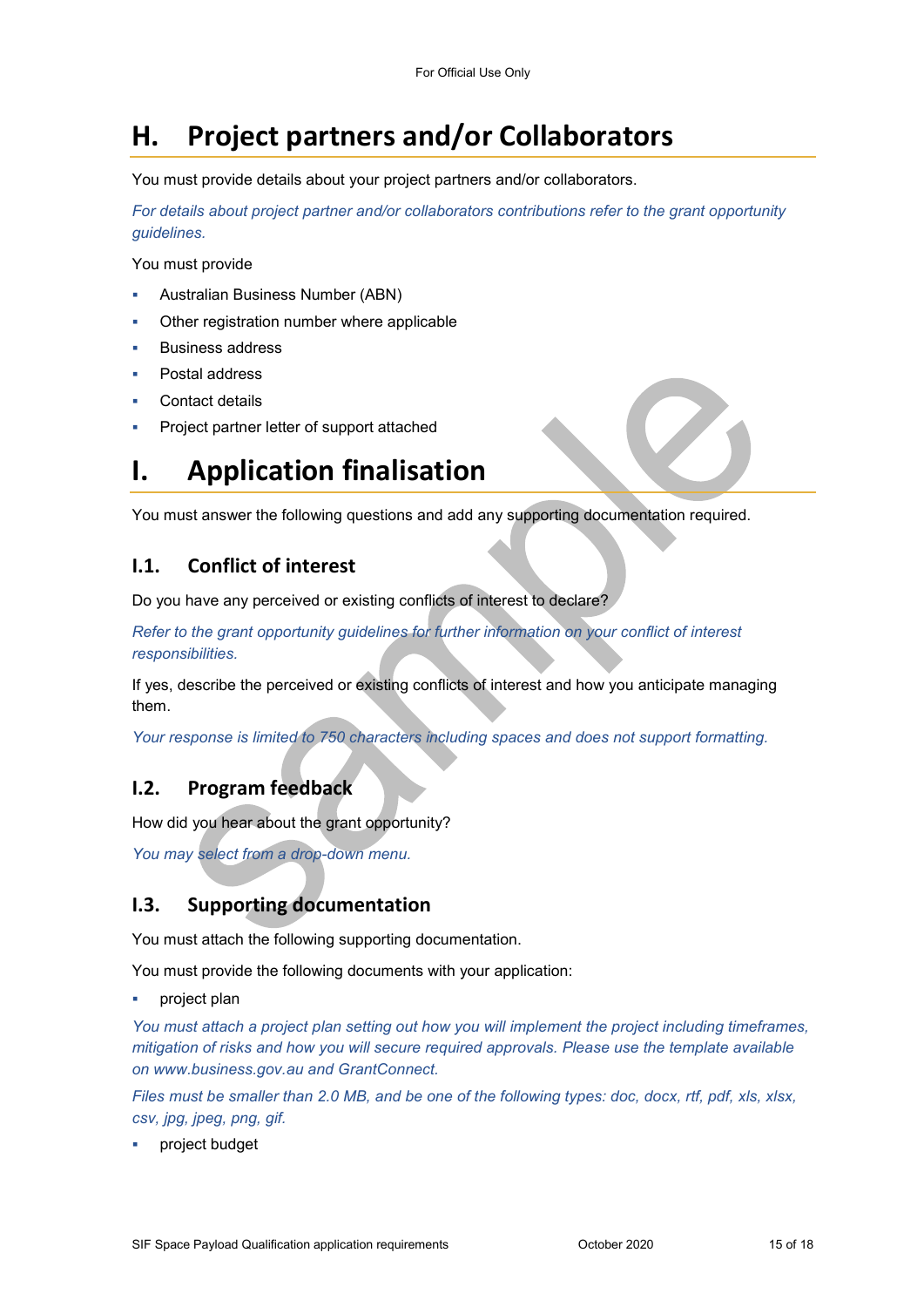*You must attach a detailed project budget to demonstrate your eligible project expenditure. Please use the template available on www.business.gov.au and GrantConnect.* 

*Files must be smaller than 2.0 MB, and be one of the following types: doc, docx, rtf, pdf, xls, xlsx, csv, jpg, jpeg, png, gif.*

 evidence of support from the board, CEO or equivalent (template provided on business.gov.au and [GrantConnect\)](http://www.grants.gov.au/).

*You must provide evidence from your board (or chief executive officer, general manager or equivalent if there is no board) that the project is supported and that you can complete the project and meet the costs of the project not covered by grant funding. Please use the template available on www.business.gov.au and GrantConnect.* 

trust deed (where applicable)

*Where you have indicated your entity type is a trustee applying on behalf of a trust, you must attach trust documents showing the relationship of the incorporated trustee to the trust.* 

*Files must be smaller than 2.0 MB, and be one of the following types: doc, docx, rtf, pdf, xls, xlsx, csv, jpg, jpeg, png, gif.]* 

You may provide the following documents with your application:

evidence of industry support.

*You may provide evidence that demonstrates industry support for your project. For example, letters of support from relevant organisations that are participating in the space industry in Australia or Internationally.* 

*Files must be smaller than 2.0 MB, and be one of the following types: doc, docx, rtf, pdf, xls, xlsx, csv, jpg, jpeg, png, gif.]* 

#### **I.4. Your ANZSIC code**

Provide from a drop-down menu:

- your organisation's main revenue earning division under the Australian and New Zealand Standard Industrial Classification [\(ANZSIC\)](https://www.abs.gov.au/ausstats/abs@.nsf/0/20C5B5A4F46DF95BCA25711F00146D75?opendocument).
- your organisation's main revenue earning class under the Australian and New Zealand Standard Industrial Classification [\(ANZSIC\)](https://www.abs.gov.au/ausstats/abs@.nsf/0/20C5B5A4F46DF95BCA25711F00146D75?opendocument).

#### **I.5. Indigenous organisation**

Is your organisation Indigenous owned?

*An organisation is considered Indigenous owned where at least 51% of the organisation's members or proprietors are Indigenous.* 

Is your organisation Indigenous controlled?

*An organisation is considered Indigenous controlled where at least 51% of the organisation's board or management committee is Indigenous.* 

## **J. Primary contact page**

You must provide the details of a primary contact for your application. The details include

Given name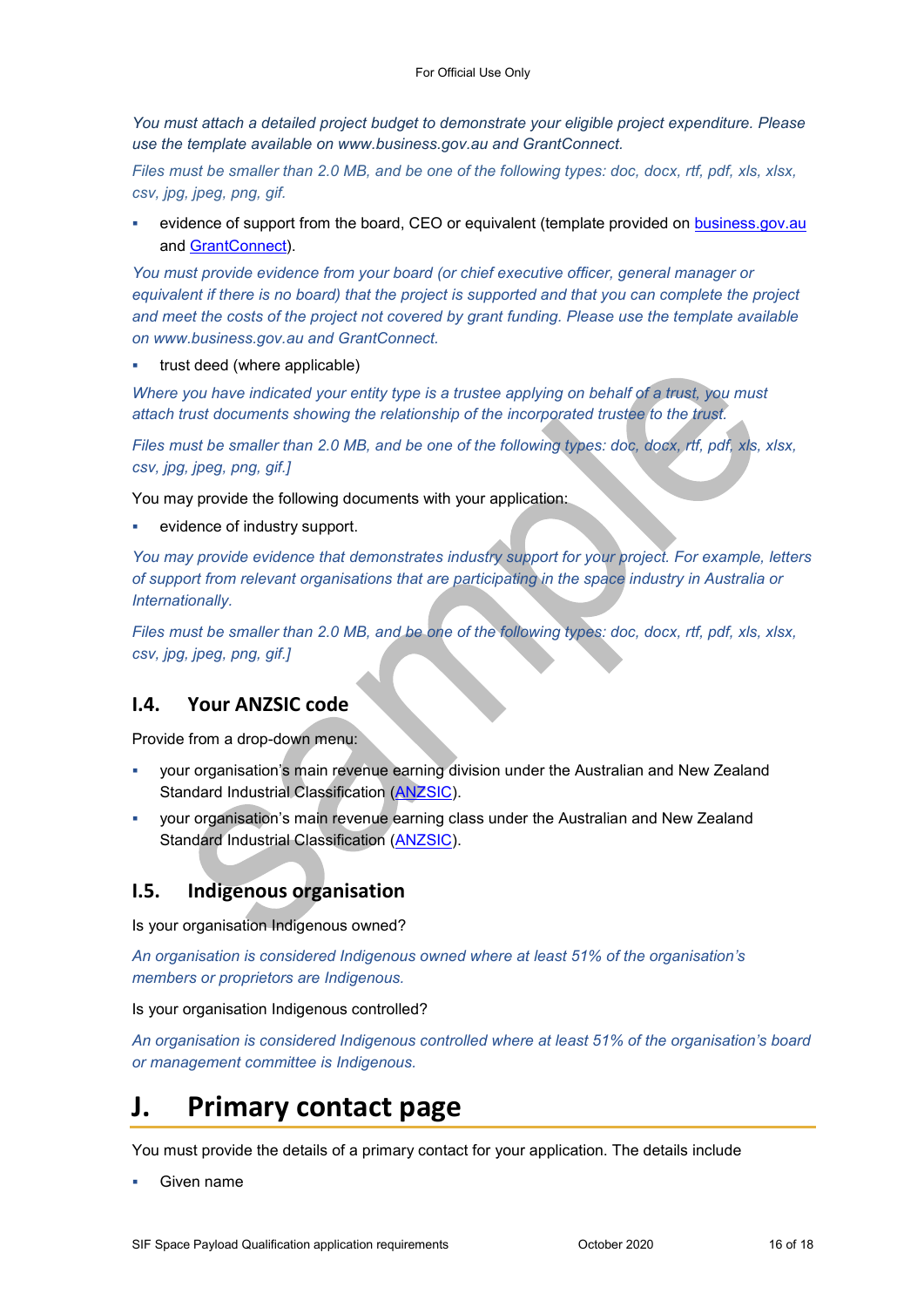- **Family name**
- Position title
- Email address
- Phone number
- Mobile number
- Primary address

# **K. Application declaration**

In order to submit your application you will be required to agree to the following declaration.

### **K.1. Privacy and confidentiality provisions**

I acknowledge that this is an Australian Government program and that the Department of Industry, Science, Energy and Resources (the department) will use the information I provide in accordance with the following:

- [Australian Government Public Data Policy Statement](https://www.dpmc.gov.au/sites/default/files/publications/aust_govt_public_data_policy_statement_1.pdf)
- [Commonwealth Grants Rules and Guidelines](https://www.finance.gov.au/government/commonwealth-grants/commonwealth-grants-rules-guidelines)
- grant opportunity guidelines
- applicable Australian laws

Accordingly, I understand that the department may share my personal information provided in this application within this department and other government agencies:

- a. for purposes directly related to administering the program, including governance, research and the distribution of funds to successful applicants
- b. to facilitate research, assessment, monitoring and analysis of other programs and activities

unless otherwise prohibited by law.

I understand that where I am successful in obtaining a grant, the financial information that I provide for the purposes of payment will be accessible to departmental staff to enable payments to be made through the department's accounts payable software system.

I understand that information that is deemed 'confidential' in accordance with the grant opportunity guidelines may also be shared for a relevant Commonwealth purpose.

The department will publish information on individual grants in the public domain, including on the department's website, unless otherwise prohibited by law.

### **K.2. Applicant declaration**

I declare that I have read and understood the grant opportunity guidelines, including the privacy, confidentiality and disclosure provisions.

I declare that the proposed project outlined in this application and any associated expenditure has been endorsed by the applicant's board/ management committee or person with authority to commit the applicant to this project.

I declare that the applicant will comply with, and require that its subcontractors and independent contractors comply with, all applicable laws.